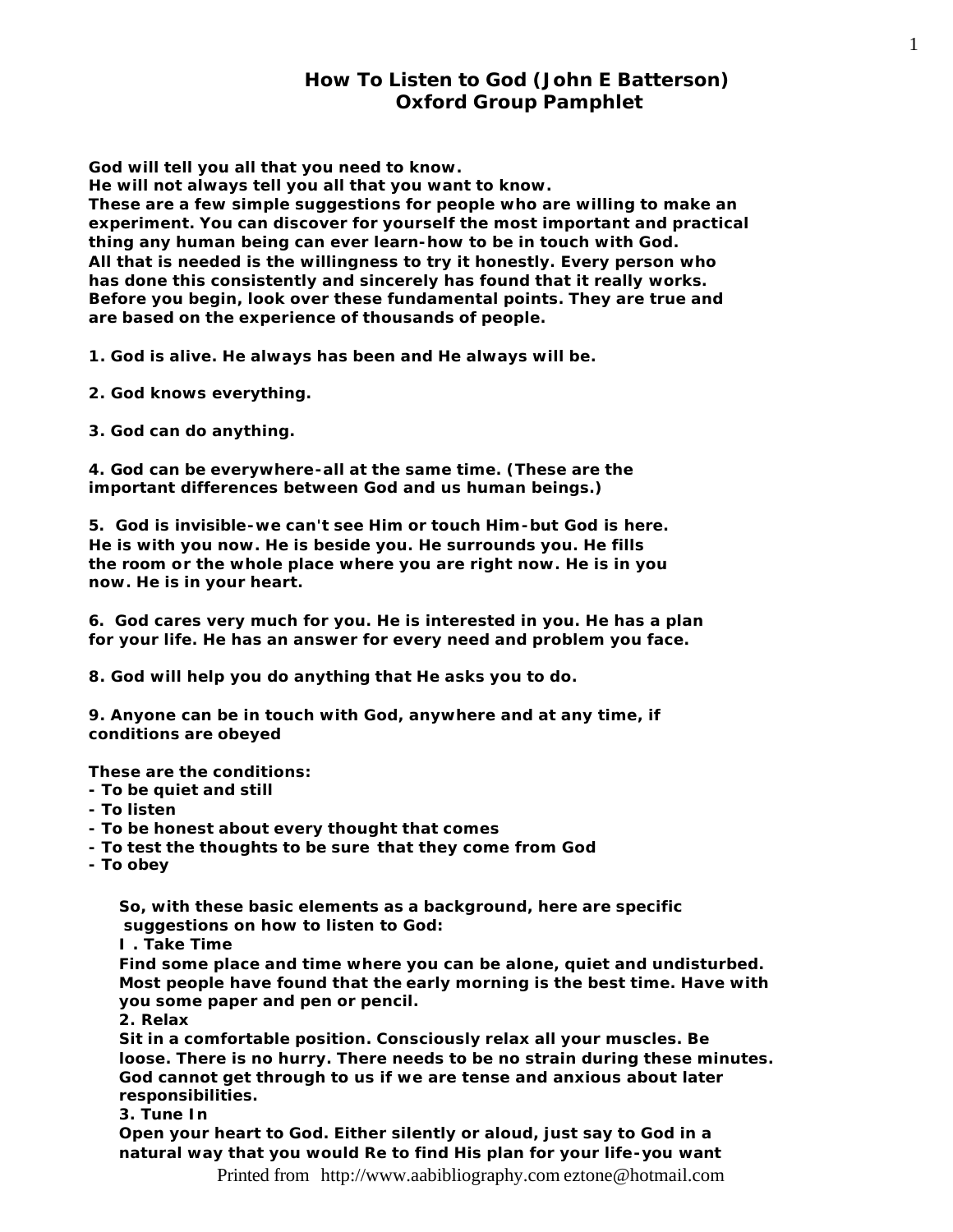**His answer to the problem or situation that you are facing just now. Be definite and specific in your request.**

**4. Listen**

**Just be still, quiet, relaxed and open. Let your mind go "loose." Let God do the talking. Thoughts, ideas, and impressions will begin to come into your mind and heart. Be alert and aware and open to every one. 5. write!**

**Here is the important key to the whole process. Write down everything that comes into your mind. Everything . Writing is simply a means of recording so that you can remember later. Don't sort out or edit your thoughts at this point.**

**Don't say to yourself-This thought isn't important; This is just an ordinary thought; This can't be guidance; This isn't nice; This can't be from God-, This is just me thinking, etc. Write down everything that passes through your mind. Names of people; Things to do; Things to say; Things that are wrong and need to be made right.**

**Write down everything.**

**Good thoughts-bad thoughts;**

**Comfortable thoughts-uncomfortable thoughts;**

**"Holy" thoughts--"unholy' thoughts;**

**Sensible thoughts--"crazy" thoughts.**

**Be Honest! Write down everything-. A thought comes quickly, and it escapes even more quickly unless it is captured and put down.**

### **6. Test**

**When the flow of thoughts slows down, stop. Take a good look at what you have written. Not every thought we have comes from God So we need to test our thoughts. Here is where the written record helps us to be able to look at them.**

**a) Are these thoughts completely honest, pure, unselfish and loving? b) Are these thoughts in line with our duties to our family, to our country?**

**c) Are these thoughts in line with our understanding of the teachings found in our spiritual literature?**

**7. Check**

**When in doubt and when it is important, what does another person who is living two-way prayer think about this thought or actio n? More light comes in through two windows than one. someone else who also wants God's plan for our lives may help us to see more clearly.**

**Talk over together what you have written. Many people do this. They tell each other what guidance has come. This is the secret of unity. There are always three sides to every question-your side, my side, and the right side. Guidance shows us which is the right side-not who is right, but what is right.**